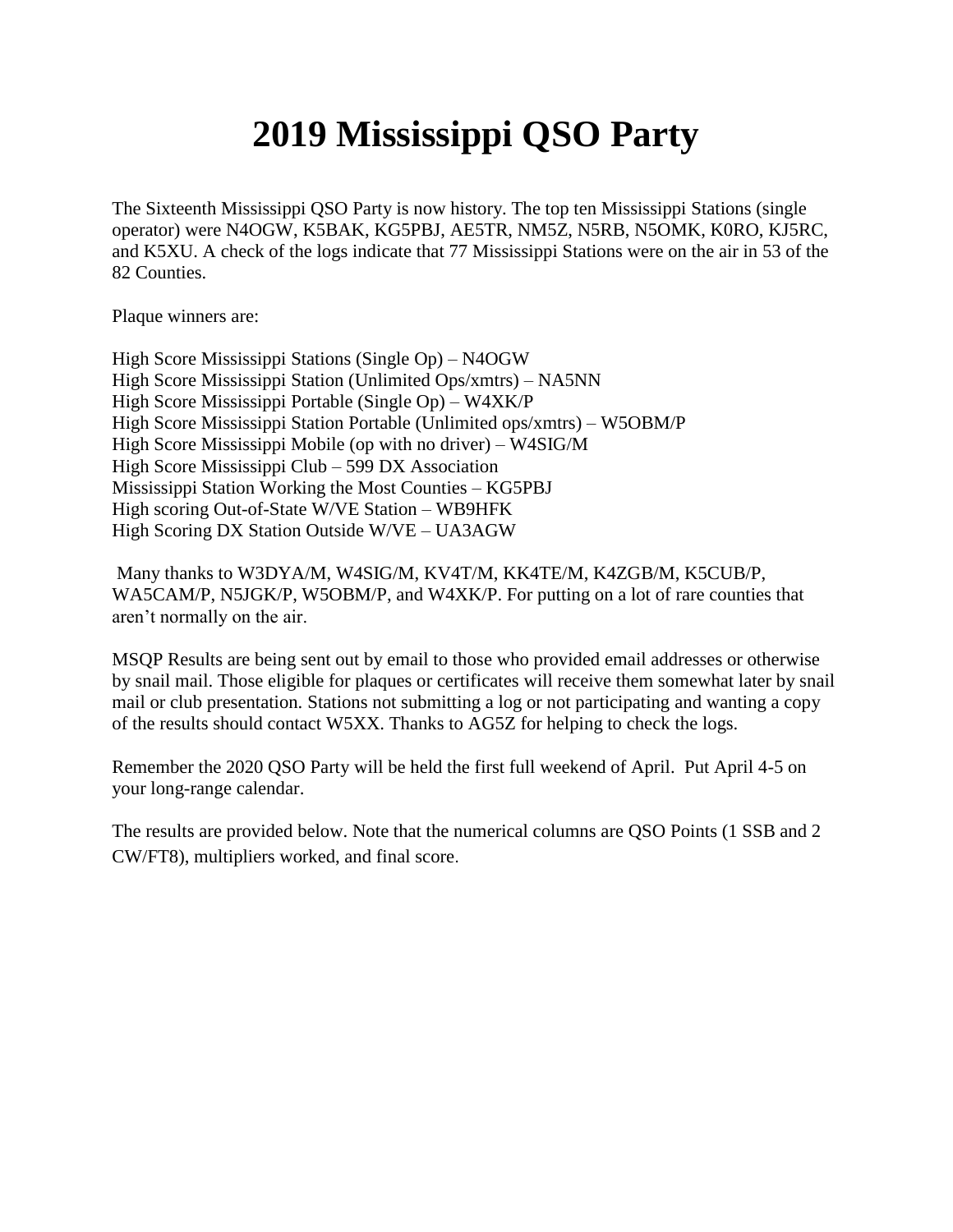## **In-State Results**

| Alcorn       |             | 26             |              |        |
|--------------|-------------|----------------|--------------|--------|
|              | K4ZGB/M     |                | 9            | 234    |
| Amite        | KU5DX       | 36             | 13           | 468    |
| Attala       | KB5ZEA      | 8              | 8            | 64     |
| Calhoun      | K4ZGB/M     | 46             | 17           | 782    |
| Chickasaw    | K4ZGB/M     | 20             | 7            | 140    |
| Choctaw      | KV4T/M      | 70             | 17           | 1,400  |
| Clay         | K4ZGB/M     | 16             | 6            | 96     |
| Coahoma      | W4SIG/M     | 112            | 31           | 3,472  |
| DeSoto       | KG5PBJ      | 359            | 57           | 20,463 |
|              | W5OBM/P     | 334            | 54           | 18,036 |
|              | W4SIG/M     | 44             | 16           | 704    |
|              | N5YW        | 19             | 12           | 228    |
| Forrest      | <b>KORO</b> | 150            | 35           | 5,250  |
| Franklin     | WA5CAM/P    | 45             | 28           | 1,260  |
| Harrison     | AE5TR       | 364            | 54           | 19,656 |
|              | W4SGL       | 37             | 20           | 740    |
| Hinds        | K5XU        | 44             | 24           | 1,056  |
| Issaquena    | N5JGK/P     | 70             | 31           | 2,170  |
| Itawamba     | K4ZGB/M     | 26             | 10           | 260    |
| Jackson      | K5AJB       | 14             | 11           | 154    |
| Lafayette    | W4SIG/M     | 40             | 21           | 840    |
| Lamar        | AG5Z*       | 266            | 59           | 15,694 |
| Lee          | WA5RAF      | 50             | 15           | 750    |
|              | K4ZGB/M     | 18             | 7            | 126    |
| Lowndes      | KV4T/M      | $\overline{2}$ | $\mathbf{1}$ | 2      |
| Madison      | K4FMH/P     | 111            | 38           | 4,218  |
| Marshall     | W4SIG/M     | 50             | 21           | 1,040  |
| Monroe       | K4ZGB/M     | 12             | 6            | 72     |
| Oktibbeha    | N4OGW       | 605            | 73           | 44,165 |
|              | K5BAK       | 272            | 82           | 22,304 |
|              | N5OMK       | 168            | 44           | 7,392  |
|              | KV4T/M      | 6              | 6            | 36     |
| Panola       | W4SIG/M     | 50             | 17           | 850    |
| Pearl River  | NA5NN       | 1,211          | 75           | 90,825 |
| Pike         | NM5Z        | 326            | 44           | 14,344 |
| Pontotoc     | N5RB        | 217            | 48           | 10,416 |
|              | K4ZGB/M     | 20             | 9            | 180    |
| Prentiss     | K4ZGB/M     | 68             | 20           | 1,360  |
| Quitman      | W4SIG/M     | 69             | 17           | 1,173  |
| Tallahatchie | W4SIG/M     | 57             | 21           | 1,197  |
| Tate         | W4SIG/M     | 28             | 12           | 336    |
| Tippah       | K4ZGB/M     | 34             | 12           | 408    |
| Tishomingo   | W4XK/P      | 490            | 50           | 24,500 |
|              | K4ZGB/M     | 62             | 23           | 1,426  |
| Tunica       | W4SIG/M     | 106            | 28           | 2,968  |
|              |             |                |              |        |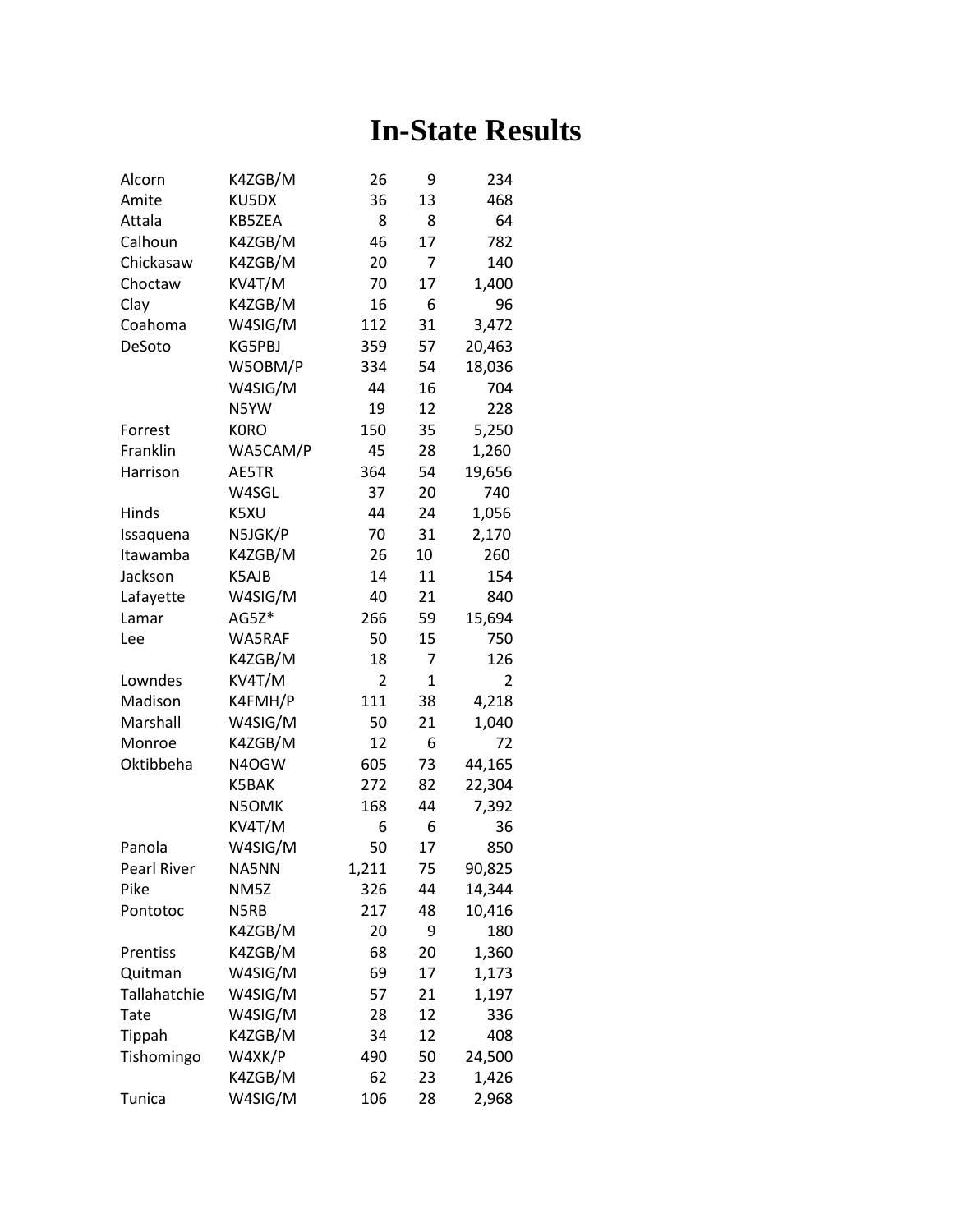| Union   | K4ZGB/M | 22 | q  | 198   |
|---------|---------|----|----|-------|
| Warren  | KJ5RC.  | 80 | 31 | 2.480 |
| Webster | K4ZGB/M | 28 | 11 | 308   |
|         | KV4T/M  |    |    |       |

\* QSO Party Staff; not eligible for awards

## **Out-of-State Results**

| СT        | WA1SAY             | 19                      | 15                      | 285          |
|-----------|--------------------|-------------------------|-------------------------|--------------|
| MA        | N1SOH              | 13                      | 7                       | 91           |
|           | N1NN               | 10                      | 3                       | 30           |
| <b>NH</b> | AE1T               | 17                      | 8                       | 136          |
|           | W1END              | 18                      | 6                       | 108          |
| VT        | AB1ZQ              | 3                       | $\overline{\mathbf{c}}$ | 6            |
| NJ        | N <sub>2</sub> CQ  | 16                      | 7                       | 112          |
|           | W <sub>2</sub> IOC | 3                       | 3                       | 9            |
| NΥ        | NS <sub>2</sub> N  | 35                      | 14                      | 490          |
|           | K2RYD              | 4                       | 4                       | 16           |
| DE        | N8NA               | 80                      | 24                      | 1,920        |
|           | WA3ZMH             | $\mathbf{1}$            | $\mathbf 1$             | 1            |
| PA        | WA3AAN             | 8                       | 3                       | 24           |
|           | KF3G               | $\overline{4}$          | $\overline{\mathbf{c}}$ | 8            |
|           | KA3UOL             | $\overline{2}$          | $\overline{2}$          | 4            |
| FL        | K4SBZ              | 6                       | 5                       | 30           |
|           | K3TW               | $\overline{7}$          | 4                       | 28           |
| GA        | K4BAI              | 36                      | 15                      | 540          |
|           | K4VBM              | 9                       | 5                       | 45           |
|           | KD4QMY             | 7                       | 6                       | 42           |
|           | KN4QKW             | 6                       | 5                       | 30           |
|           | AG4I               | 5                       | 5                       | 25           |
|           | KT4LS              | $\overline{\mathbf{c}}$ | $\overline{2}$          | 4            |
| KY        | KF2HP              | 8                       | $\overline{7}$          | 56           |
| <b>NC</b> | K4BYN              | 38                      | 10                      | 380          |
| SC        | W9DC               | 64                      | 25                      | 1,600        |
|           | KA4FVE             | 4                       | 3                       | 12           |
|           | NV4Z               | $\overline{1}$          | $\overline{1}$          | $\mathbf{1}$ |
| <b>TN</b> | W4NZ               | 51                      | 23                      | 1,173        |
|           | AC6ZM              | 17                      | 9                       | 153          |
|           | W4UT               | 19                      | 8                       | 152          |
|           | N4ARO              | 18                      | 8                       | 144          |
|           | KJ4IWZ             | 18                      | 8                       | 144          |
|           | K4KO               | 16                      | $\overline{7}$          | 112          |
|           | KS4X               | 10                      | 4                       | 40           |
|           | N4VV               | 8                       | 4                       | 32           |
|           |                    |                         |                         |              |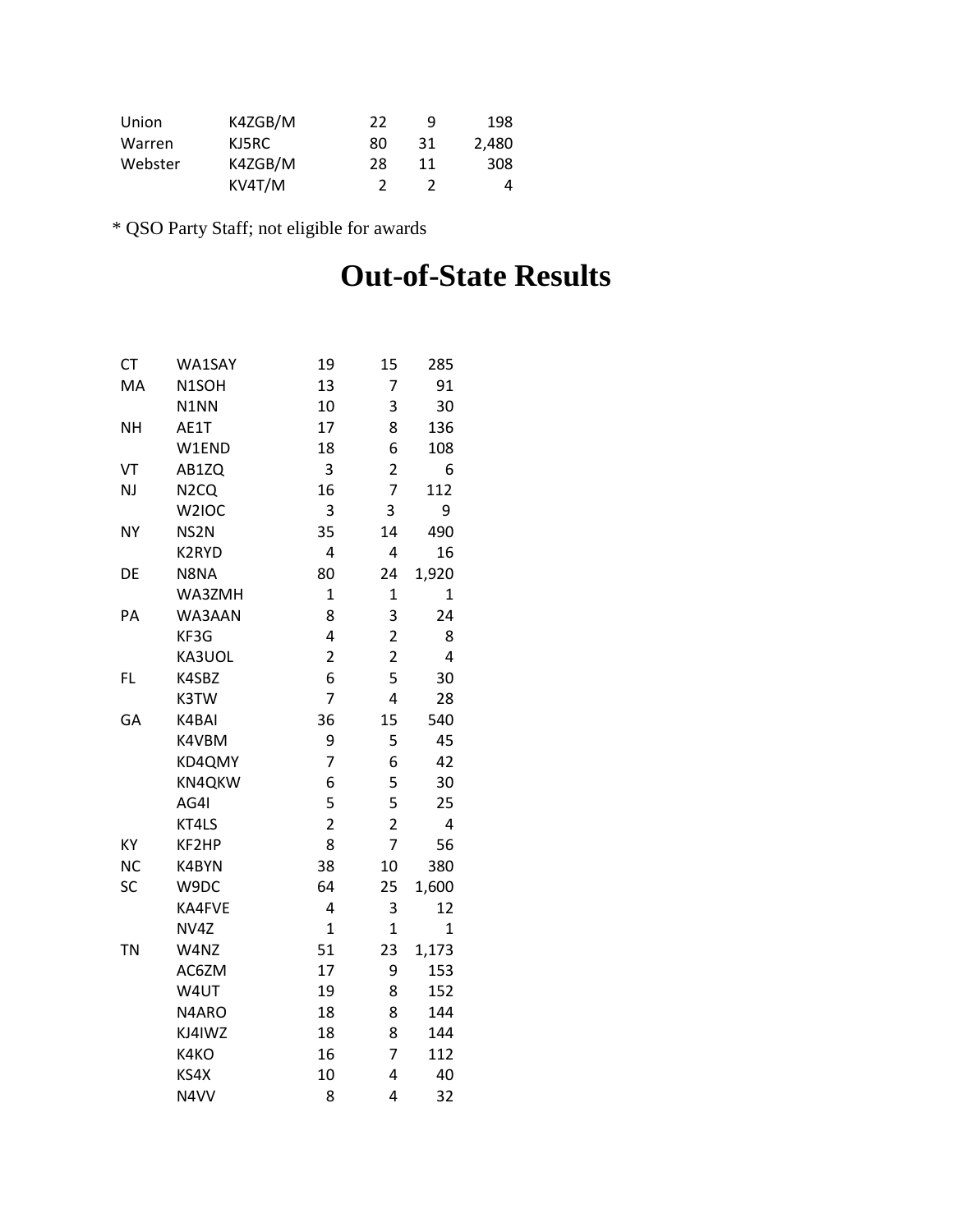| VA        | N3KN          | 20                      | 10             | 200            |
|-----------|---------------|-------------------------|----------------|----------------|
|           | W4ZPR         | 12                      | 5              | 60             |
|           | KM4IAJ        | 7                       | 5              | 35             |
|           | KF4QFJ        | 3                       | $\overline{2}$ | 6              |
| AR        | <b>KF5TWJ</b> | 5                       | 3              | 15             |
| LA        | N5TZH         | 12                      | 12             | 144            |
| <b>NM</b> | <b>KF7TAL</b> | $\mathbf 1$             | $\mathbf{1}$   | $\mathbf{1}$   |
| <b>TX</b> | K5IB          | 70                      | 32             | 2,240          |
|           | K5GA          | 32                      | 15             | 480            |
|           | N9NM          | 34                      | 12             | 408            |
|           | WA8ZBT        | 20                      | 7              | 140            |
|           | NW5Q          | 8                       | 7              | 56             |
|           | W5QLF         | 10                      | 5              | 50             |
|           | N8AI          | 10                      | 5              | 50             |
|           | NT5TT         | 6                       | 3              | 18             |
|           | K5IX          | 6                       | $\overline{2}$ | 12             |
| СA        | W6OUL         | 55                      | 25             | 1,375          |
|           | NN6DX         | 20                      | 9              | 180            |
|           | W6UJ          | 16                      | 8              | 128            |
|           | KE6GLA        | 16                      | 8              | 128            |
|           | K6DAJ         | 8                       | 4              | 32             |
|           | K6ICS         | 6                       | 4              | 24             |
|           | NX6T          | 6                       | 3              | 18             |
|           | W6SFI         | 3                       | $\overline{2}$ | 6              |
|           | WZ6ZZ         | $\overline{\mathbf{c}}$ | $\mathbf{1}$   | 2              |
|           | WI6X          | $\mathbf{1}$            | 1              | 1              |
|           | KI6SCT        | $\overline{1}$          | 1              | $\overline{1}$ |
| AΖ        | W6RLL         | 40                      | 19             | 760            |
|           | W7TUE         | 8                       | 6              | 48             |
|           | <b>WOAUR</b>  | $\overline{2}$          | 2              | 4              |
| ID        | KA7T          | 17                      | 10             | 170            |
| <b>NV</b> | K1MCP         | 7                       | 5              | 35             |
| OR        | W7GF          | 8                       | 3              | 24             |
| UT        | K7ULS         | 6                       | 3              | 18             |
| <b>WA</b> | W6OAT         | 65                      | 22             | 1430           |
|           | AB7RW         | 44                      | 21             | 924            |
|           | KI7AAY        | $\mathbf{1}$            | $\mathbf{1}$   | 1              |
| <b>WY</b> | N7MZW         | 14                      | 11             | 154            |
| MI        | WB8WKQ        | 49                      | 20             | 980            |
| OН        | K4YJ          | 28                      | 13             | 364            |
|           | W8BZY         | 28                      | 11             | 308            |
|           | N8BJQ         | 14                      | 5              | 70             |
|           | KF8MZ         | $\mathbf{1}$            | $\mathbf{1}$   | $\mathbf{1}$   |
| IL        | WB9HFK        | 84                      | 31             | 2604           |
|           | WA9LEY        | 36                      | 15             | 540            |
|           | NY9P          | 18                      | 9              | 162            |
|           | K9PG          | 12                      | 6              | 72             |